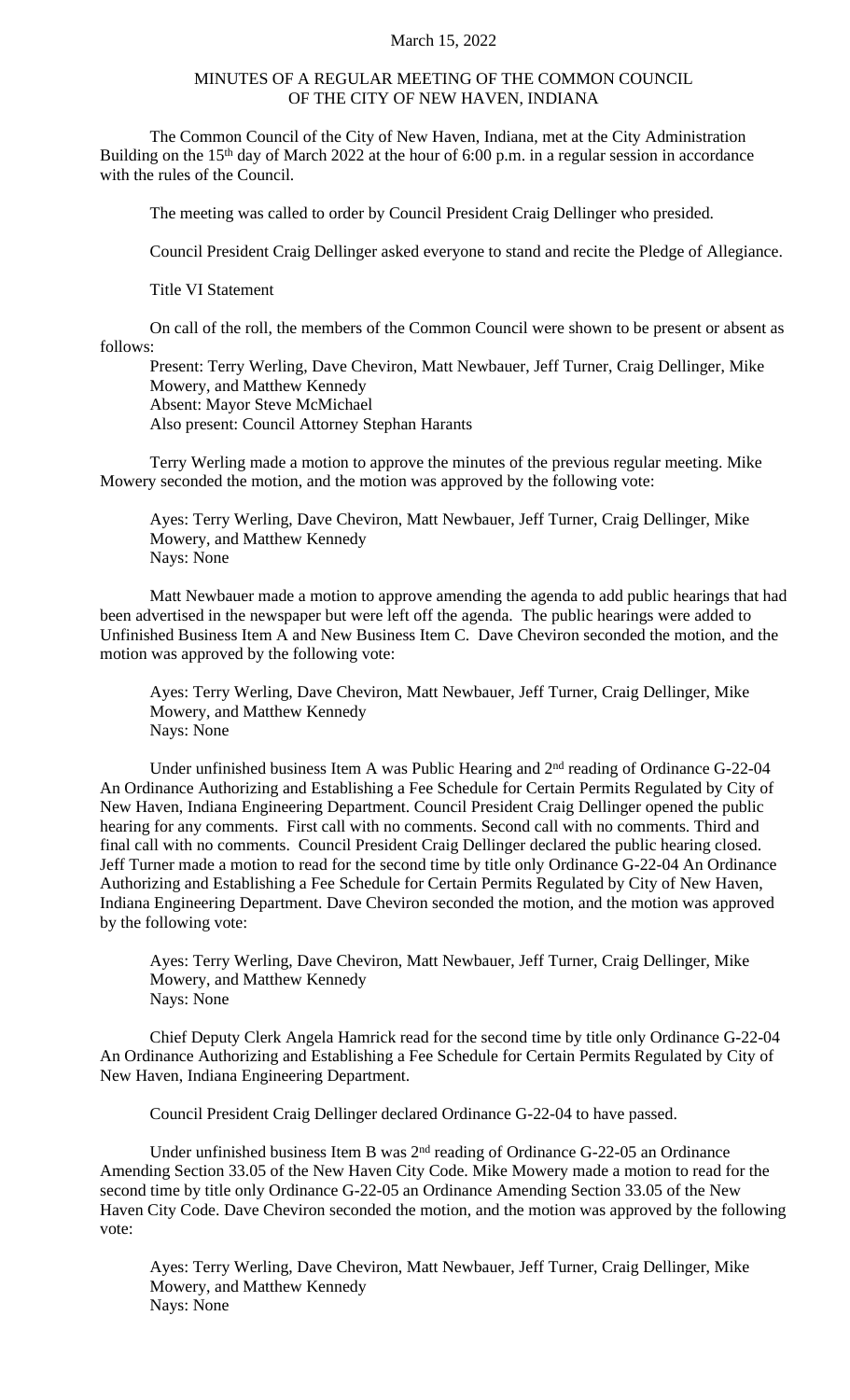Chief Deputy Clerk Angela Hamrick read for the second time by title only Ordinance G-22-05 an Ordinance Amending Section 33.05 of the New Haven City Code.

Council President Craig Dellinger declared Ordinance G-22-05 to have passed.

Under unfinished business Item C was 2<sup>nd</sup> Reading of Ordinance G-22-06 an Ordinance Amending Section 33.06 of the New Haven City Code. Dave Cheviron made a motion to read for the second time by title only Ordinance G-22-06 an Ordinance Amending Section 33.06 of the New Haven City Code. Matt Newbauer seconded the motion, and the motion was approved by the following vote:

Ayes: Terry Werling, Dave Cheviron, Matt Newbauer, Jeff Turner, Craig Dellinger, Mike Mowery, and Matthew Kennedy Nays: None

Chief Deputy Clerk Angela Hamrick read for the second time by title only Ordinance G-22-06 an Ordinance Amending Section 33.06 of the New Haven City Code.

Council President Craig Dellinger declared Ordinance G-22-06 to have passed.

Under new business Item A was TIF Fiscal Report Presentation. Community and Economic Development Director Pone Vongphachanh presented the report to Council.

Under new business Item B was Introduction of an Ordinance Re-Establishing a Cumulative Capital Development Fund. Mike Mowery made a motion to number and read by title only an Ordinance Re-Establishing a Cumulative Capital Development Fund. Dave Cheviron seconded the motion, and the motion was approved by the following vote:

Ayes: Terry Werling, Dave Cheviron, Matt Newbauer, Jeff Turner, Craig Dellinger, Mike Mowery, and Matthew Kennedy Nays: None

Chief Deputy Clerk Angela Hamrick numbered and read by title only Ordinance G-22-07 an Ordinance Re-Establishing a Cumulative Capital Development Fund.

Terry Werling made a motion to read for the second time by title only Ordinance G-22-07 an Ordinance Re-Establishing a Cumulative Capital Development Fund. Dave Cheviron seconded the motion, and the motion was approved by the following vote:

Ayes: Terry Werling, Dave Cheviron, Matt Newbauer, Jeff Turner, Craig Dellinger, Mike Mowery, and Matthew Kennedy Nays: None

Chief Deputy Clerk Angela Hamrick read for the second time by title only Ordinance G-22-07 an Ordinance Re-Establishing a Cumulative Capital Development Fund.

Council President Craig Dellinger declared Ordinance G-22-07 to have passed.

Under new business Item C was Public Hearing and Introduction of a Resolution Entitled Additional Appropriation for the Fund #1101 General. Council President Craig Dellinger opened the public hearing for any comments. First call with no comments. Second call with no comments. Third and final call with no comments. Council President Craig Dellinger declared the public hearing closed. Dave Cheviron made a motion to number and read by title only a Resolution Entitled Additional Appropriation for the Fund #1101 General. Matt Newbauer seconded the motion, and the motion was approved by the following vote:

Ayes: Terry Werling, Dave Cheviron, Matt Newbauer, Jeff Turner, Craig Dellinger, Mike Mowery, and Matthew Kennedy Nays: None

Chief Deputy Clerk Angela Hamrick read by title only Resolution R-22-19 a Resolution Entitled Additional Appropriation for the Fund #1101 General.

Council President Craig Dellinger declared Resolution R-22-19 to have passed.

Under new business Item D was Introduction of a Resolution of the Common Council of the City of New Haven Concerning the Lease of Lawnmowers for the City of New Haven-Adams Township Department of Parks & Recreation. Terry Werling made a motion to number and read by title only a Resolution of the Common Council of the City of New Haven Concerning the Lease of